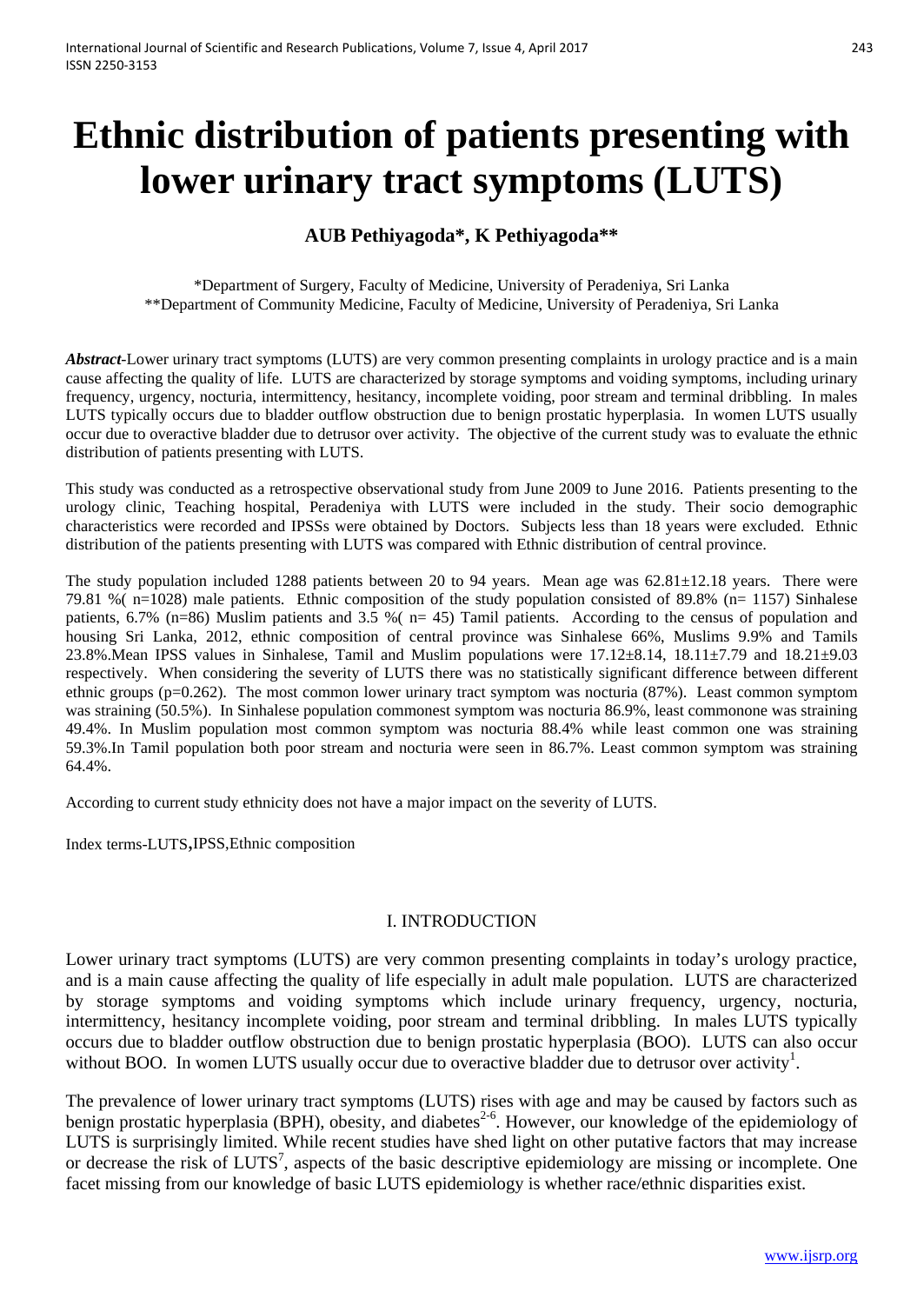The objective of the current study was to evaluate the ethnic distribution of patients presenting with LUTS.

## II.MATERIALS AND METHODS

This study was conducted as a retrospective observational study from June 2009 to June 2016. Patients presenting to the urology clinic, Teaching hospital Peradeniya with a history of LUTS were included in the study. Their socio demographic characteristics including ethnicity were recorded in the history and IPSSs of the patients were obtained by doctors. Subjects less than 18 years of age were excluded. Ethnic distribution of the patients presenting with LUTS was compared with Ethnic distribution of central province. Severity of LUTS was determined by total IPSS. According to total international prostate symptom score LUTS can be categorize into mild (symptom score less than or equal to 7) moderate (symptom score range 8-19) and severe (symptom score range  $20-35$ ). Analysis was carried out using SPSS  $20<sup>th</sup>$  version.

#### III.RESULTS

The study population included 1288 patients between 20 to 94 years. Mean age was 62.81  $\pm$ 12.18 years. There were 1028 male patients and 80 female patients. Ethnic composition of the study population consisted of, 89.8% (n=1157) Sinhalese patients, 6.7% (n=86) Muslim patients and 3.5% (n=45) Tamil patients. According to the census of population and housing Sri Lanka in 2012, ethnic composition of central province was Sinhalese 66%, Muslims 9.9% Tamil 23.8% and others 0.3%.

Mean IPSS values in Sinhalese, Tamil and Muslim populations were 17.12±8.14, 18.11±7.79 and 18.21± 9.03 respectively. Regarding the severity of IPSS there was no statistically significant difference between different ethnic groups.  $(P=0.262)$ 

In our study population most common lower urinary tract symptom was nocturia which was present in 87% of study population. Least common symptom was straining which was seen in 50.5%. Other symptoms were poor stream 79.9%, increased frequency 75.6%, urgency 71.5%, and incomplete voiding 71.3% and intermittency 70.6%.

In Sinhalese population most common symptom was nocturia 86.9%, least common one was straining 49.4%. Others included poor stream 80.1%, increased frequency 75%, intermittency 71.7%, incomplete voiding 71.2% and urgency 71%. In Sinhalese population severe LUTS was seen in 39.6%, moderate in 47% and mild LUTS in 13.4%.

In Muslim population most common symptom was nocturia 88.4% while least common one was straining 59.3%. Others included increased frequency 80.2%, urgency 77.9%, poor stream 73.3%, incomplete voiding 68.6% and intermittency 67.4%. In Muslim population severe LUTS was seen in 47.7%, moderate in 34.9 % and mild LUTS in 17.4%.

In Tamil population both poor stream and nocturia were seen in 86.7%. Least common symptom was straining 64.4%. Others included frequency 82.2%, incomplete voiding 77.8% and intermittency and urgency 73.3%. In Tamil population severe and moderate LUTS were seen in 44.4% each and mild LUTS in 11.1%.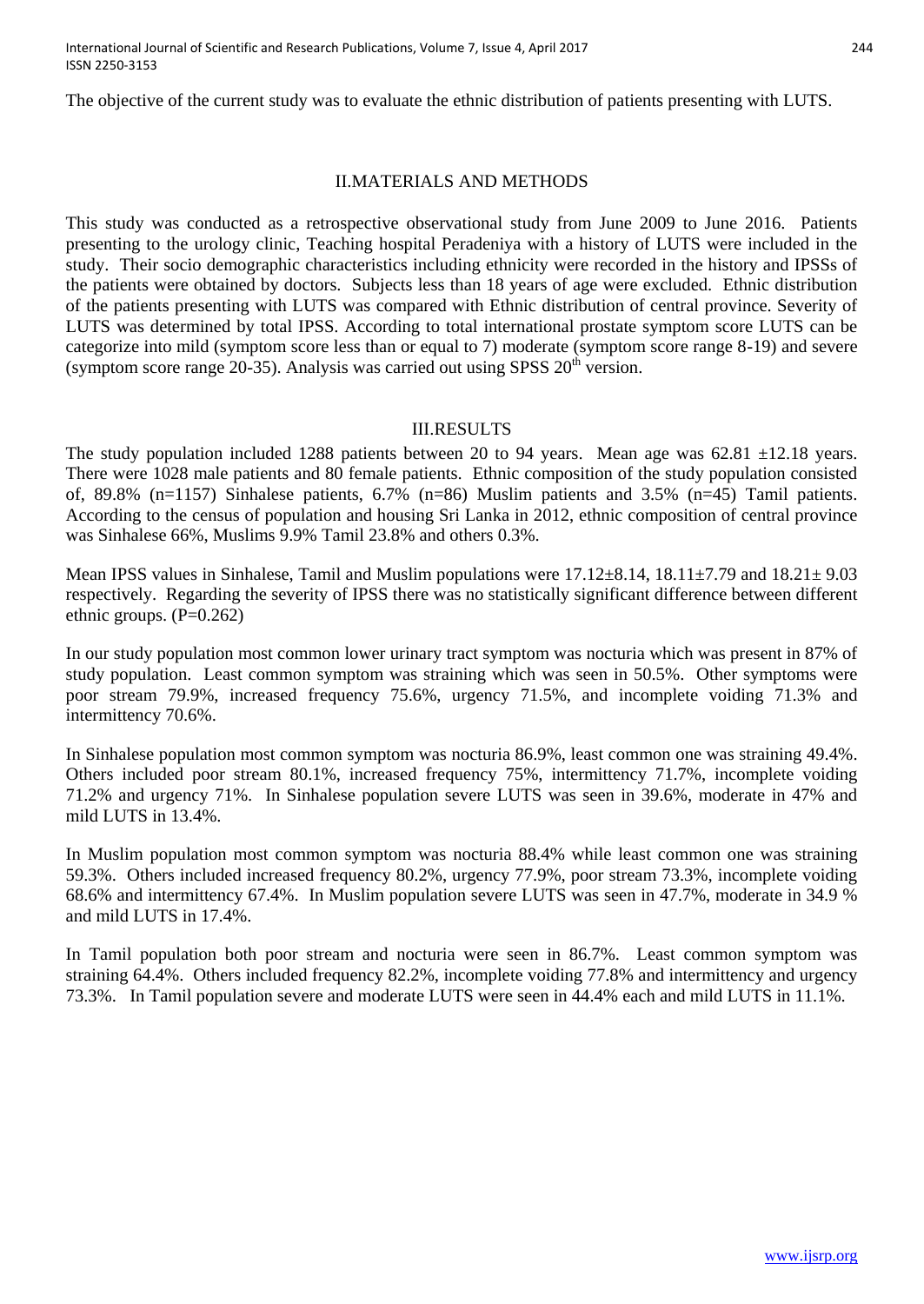

Figure 01- Severity of LUTS among ethnic groups



Figure 02- percentage of IPSS values in each ethnic groups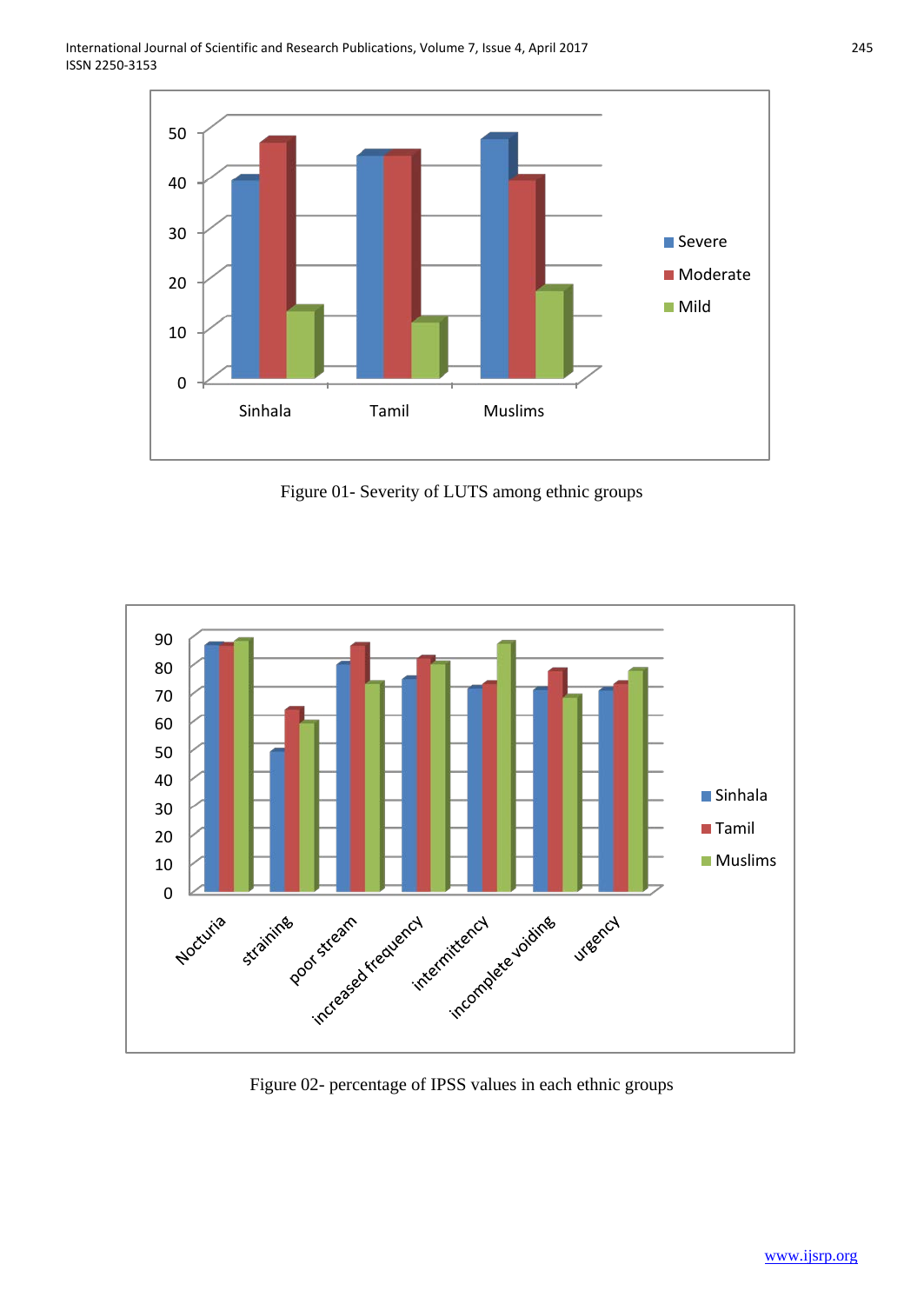## 1V. DISCUSSION

According to our study results mean total IPSS was higher in Muslim population compared to other two. But there was no statistically significant difference in the severity of LUTS in different ethnic groups. Most common LUTS in the whole population was noctria which in the same time was the most common symptom in all three ethnic groups. In a study conducted, by C.Hernández et al. using502 Spanish patients with lower urinary tract symptoms found out that, the overall prevalence of nocturia in their study population was 83.1%.<sup>8</sup> Comparatively our study group had a slightly higher percentage of nocturia.

Compared to ethnic distribution of central province in Sri Lanka in 2012, a higher percentage of Sinhalese patients seek treatment for LUTS even though severe LUTS was commonly seen other two ethnic groups. This can be due to the fact that LUTS may be common in Sinhalese population compared to other two or they seek medical attention earlier than other two ethnic groups. Results highlighted that compared to the ethnic distribution of the central province the prevalence of Tamil patients seeking medical attention are significantly low. This can be due to lack of awareness regarding LUTS in that population and poor accessibility to health care system. According to Census of Population and Housing - 2012, percentage of literate population in the urban sector is 97.7 %, in the rural sector 95.7% and estate sector 86.1 %. In the estate sector most of the people are Tamils. Therefore the poor literacy level among them can be a contributory factor for lack of awareness about LUTS. Since LUTS has a significant impact on the quality of life of an individual it is important to take measure to educate those regarding LUTS and the treatment options.

One of the other study which is conducted by Stephen K. et.al found that LUTS increased with age within each race/ethnic group, as expected. A Boston-area study found no significant differences by race/ethnicity in the prevalence of LUTS (defined as AUASI ≥8) in a sample that included men and women. Exposures or factors that occur over the life span that increase inflammation in the prostate or alter may explain the disparities.<sup>9</sup>

In a study conducted by Lim et al, using 1021 men, found out that the age, ethnicity, prostate volume and history of hypertension and hypercholesterolemia were independent factors associated with severity of LUTS.

Even though international data suggest that there is a contribution of ethnicity towards LUTS due to many factors including genetic factors, life style factors and various dietary practices and religious practices among various ethnic groups, our study did not show any statistically significant association between ethnicity and the severity of LUTS.  $10$ 

## V. CONCLUSION

According to the current study ethnicity does not have a major impact on severity or the individual symptoms of LUTS, though a comparatively higher percentage of Sinhalese patients seek medical attention for LUTS.

#### **REFERENCES**